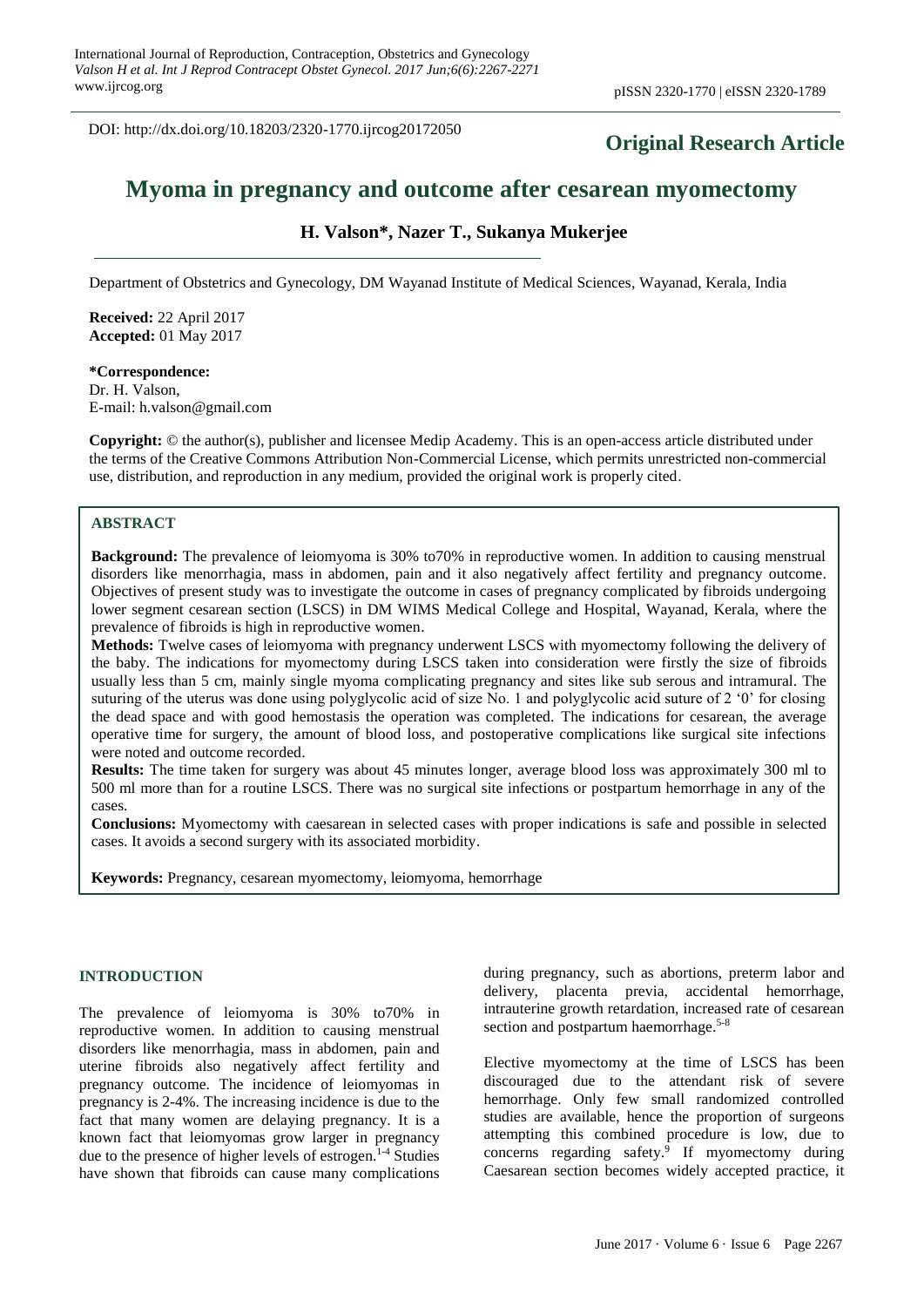could eliminate the need for a second operation in these patients. At times, due to its location at the lower segment, large myoma removal is mandatory in order to deliver the baby, at caesarean section.<sup>10</sup>

Physiologically we know that pregnant uterus is better adapted to control hemorrhage, as the uterine contractions and retractions allow the bleeding vessels to close down and as pregnancy is a hypercoagulable state and the vascular changes for clot formation in the placental bed helps in stopping the bleeding. Hence, myomectomy during caesarean will have the above advantages but the policy of doing myomectomy for the sake of avoiding second surgery may not prove to be wise, especially in multiple fibroids with size bigger than 8 cm, hence we select the cases which can safely have caesarean with myomectomy. In spite of the above physiological advantage the incidence of hemorrhage during myomectomy is approximately 10% because of the increased blood flow to the uterus in pregnancy.<sup>11,12</sup> We report here 12 cases where myomectomy was done during the period January 2013 to December 2016.

# **METHODS**

We performed myomectomy during caesarean section in twelve patients. Sixteen patients were diagnosed having fibroid by routine obstetric ultrasound during the regular antenatal care. 12 cases underwent LSCS with myomectomy. In the remaining 4 patients, one had spontaneous first trimester abortion, the remaining three delivered normally. The indications for performing myomectomy were based on the findings of single myoma size smaller than 8 cm, subserous and submucous fibroid in lower segment. By Ultrasound accurate location, size, number and there relation to placenta was noted.



**Figure 1: Subserous fibroid.**

Color flow Doppler was done to differentiate fibroids from myometrial thickening. They were counseled and consent was taken for the possibilities of hemorrhage during myomectomy and the need for hysterectomy in case of uncontrolled bleeding. After conducting the LSCS, delivery of the baby and removal of placenta completely, uterine incision closed in one layer using 1 '0' polyglycolic acid. During the procedure of myomectomy intra lesional injection of vasopressin was infiltrated to control hemorrhage during dissection. Authors approached the intramural myoma by a transverse incision. Myoma bed was obliterated with delayed absorbable sutures (using polyglycolic acid)), taking meticulous care for hemostasis (Figure 1-3).



**Figure 2: Multiple myomas.**

With the above-mentioned techniques, operating time was reasonable-only 3 patients required more time for surgery i.e. more than 2 hours. High dose oxytocin  $(20)$ IU) was used intraoperatively and postoperatively for 24 hours, and some patients required additional uterotonic agents like carboprost. Blood loss was estimated from suction aspiration, and from weighing mops, swabs and drapes used during surgery and hematocrit value on 2nd post-operative day. Prophylactic antibiotic was given as per prophylactic antibiotic protocol. Following myomectomy the size of myoma removed, blood loss by estimation of mop counts and of hematocrit fall, need for transfusion, intra/postoperatively and duration of stay was tabulated. After 6 weeks repeat ultrasound was done to see for complete involution of uterus.



**Figure 3: Myomectomy closure.**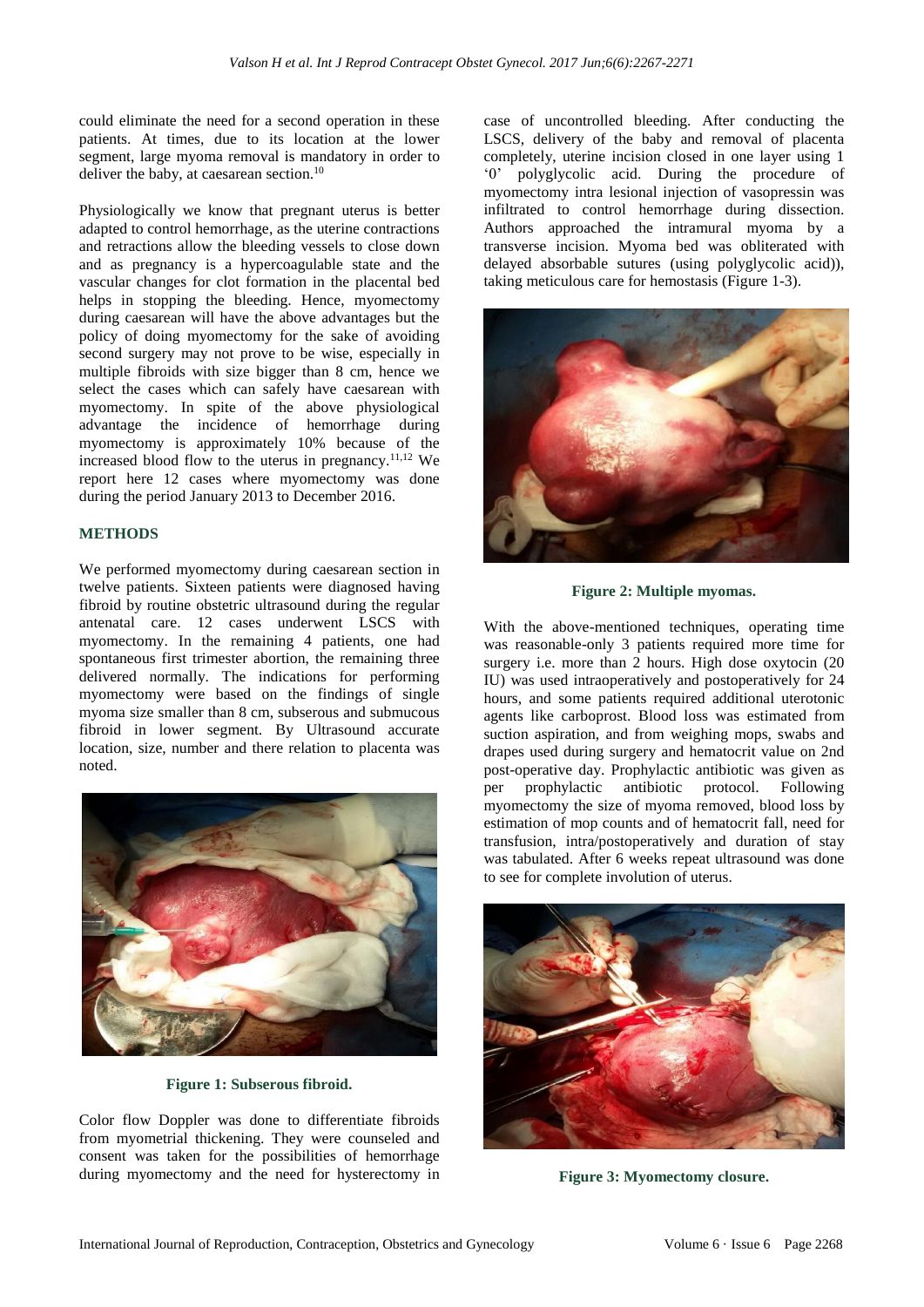## **RESULTS**

In demographic data (Table 1), the incidence of fibroids in pregnancy is more in third decade of fertile life. In the study the incidence of fibroid is higher in multipara (Table 2). Distribution of LSCS in various gestational age and indications for LSCS has been shown in Table 3 and Table 4.

## **Table 1: Demographic data showing total no. of cases with fibroid in pregnancy.**

| Age (years)        | Number $(16)$  | $\frac{0}{0}$ |
|--------------------|----------------|---------------|
| $\overline{20-25}$ | 02             | 12.5          |
| $26 - 30$          | 0 <sup>3</sup> | 18.75         |
| $31 - 35$          | 10             | 62.5          |
| >35                |                | 625           |

#### **Table 2: Case distribution according to parity.**

| <b>Case distribution</b> | <b>Number</b> | <b>V<sub>O</sub></b> |
|--------------------------|---------------|----------------------|
| Primigravida             | 05            | 31.25                |
| Para 1                   | 06            | 37.50                |
| Para 2                   | 04            | 25.00                |
| Para 3                   |               | 6.25                 |

## **Table 3: Gestational ages of patients.**

| <b>Gestational age at cesarean section</b> No. of patients |            |
|------------------------------------------------------------|------------|
| $<$ 32 weeks                                               | $\Omega$   |
| 32 to 35 weeks                                             | $^{12}$    |
| 35 to 36 weeks                                             | $\Omega$ 1 |
| 36 to 37 weeks                                             | 04         |
| 38 to 40 weeks                                             | $\Omega$   |

Table 4 gives the indications for which LSCS was performed in each of the 12 patients. In one patient, fibroid was situated in the lower segment (sub mucous type). Sub serous and intra mural (Table 5) were the majority (06 and 05 respectively). Three patients had multiple fibroids (Table 6).

### **Table 4: Indications for LSCS.**

| <b>Indications for LSCS</b>         | No. of cases |
|-------------------------------------|--------------|
| Previous LSCS                       | 06           |
| Lower segment fibroid               | 01           |
| Primigravida with other indications |              |
| (preterm premature rupture of       | 05           |
| membrane, unstable lie, previous    |              |
| myomectomy with infertility)        |              |

## **Table 5: The types of fibroid.**

| <b>Type of fibroid</b> | $(n=12)$ |
|------------------------|----------|
| Sub serous             | 06       |
| Intra mural            | 05       |
| Sub mucous             |          |

## **Table 6: No. of fibroids in cases undergone cesarean section.**

| No. of fibroids | $(N=12)$ |
|-----------------|----------|
| Single          | 09       |
| Multiple        | 03       |

In the study, 7 of the 12 patients had lower segment anterior wall fibroids at or close to the incision site, in these, 4 were intramural fibroids and 3 were subserous. The size varied from 4-8 cm with 3 of them being larger than 5 cm in diameter.

#### **Table 7: Requirement of blood transfusion.**

| Need for blood transfusion | $(n=12)$       |
|----------------------------|----------------|
| <b>Yes</b>                 | 0 <sup>3</sup> |
| N <sub>0</sub>             | 09             |

In The remaining 5 cases, one was in the line of incision and out of the remaining 4 fibroids one was intramural in the upper segment and remaining 3 were in the posterior aspect of uterus, subserous type. Regarding intraoperative blood loss, the average blood loss was around 300 ml-500 ml more than in a routine LSCS. We transfused blood in 3 cases (Table 7). There was no surgical site infections or postpartum hemorrhage in any of these cases. The mean operating time was 1 hour 15min (Table 8).

### **Table 8: Operative time.**

| <b>Operating time</b> | <b>Total no. of cases</b><br>$(n=12)$ | Mean time        |
|-----------------------|---------------------------------------|------------------|
| 1-2 hours             |                                       | $75 \text{ min}$ |
| $>2$ hours            |                                       |                  |

### **DISCUSSION**

With more and more women delaying marriage and childbirth, fibroids in pregnancy is on the rise. 10% of women with fibroids in pregnancy develop complications related to the myoma. About 22% to 33% show sudden increase in size.<sup>13</sup> Larger fibroids ( $>5$ cm) are more likely to grow during pregnancy and can cause miscarriages, obstructed labor, malpresentations, pressure symptoms, pain due to red degeneration, preterm labor, preterm premature rupture of membranes, retained placenta, postpartum hemorrhage and uterine torsion. Katz et al. found that 10–30% of women with myoma associated with pregnancy had complications as listed above.<sup>14,15</sup> Caesarean section rates in women with myoma is approximately 73%, mainly due to obstructed labor and malpresentations.<sup>16</sup> In present study, the cesarean section rate was75%.

Kaymak et al compared 40 patients who underwent myomectomy at Caesarean section with 80 patients with myoma who underwent Caesarean section alone. The mean size of the fibroids removed was 8.1 cm compared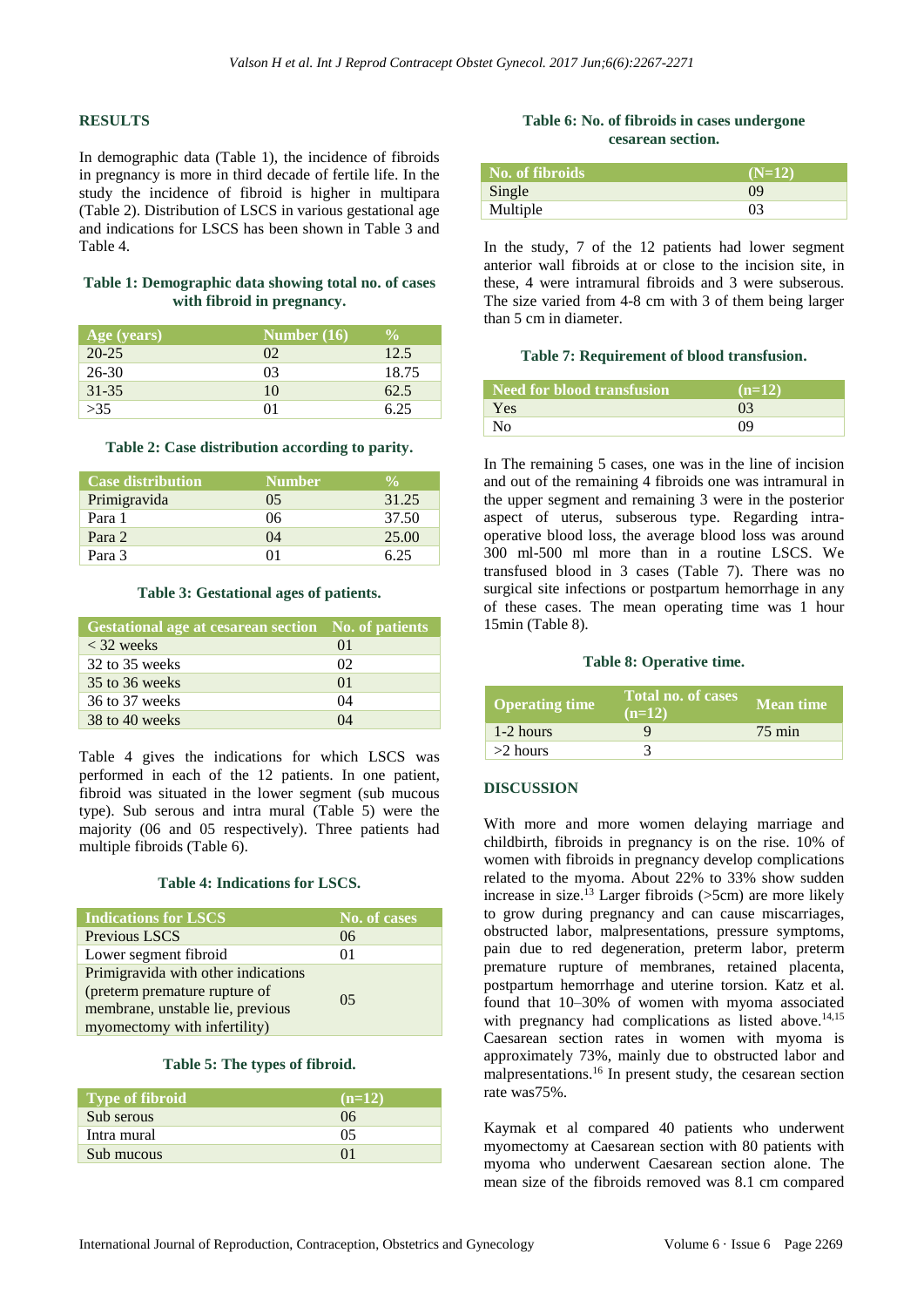to 5.7 cm in the controls. The authors found no significant difference in the incidence of hemorrhage (12.5% in the Caesarean myomectomy group versus 11.3% in the controls), postoperative fever, or frequency of blood transfusions between the 2 groups, and concluded that myomectomy during Caesarean section is a safe procedure if selected carefully and performed by experienced obstetricians. In present study, the size varied from 4 cm to 8 cm, 3 cases had multiple fibroids. Out of the 16 patients with fibroid, 12 underwent cesarean myomectomy. Ortac et al reported 22 myomectomies during Caesarean for large fibroids (>5 cm) they suggested myomectomy for reducing post op sepsis.<sup>17</sup> In another study by Burton et al of the reported 13 cases of myomectomy at Caesarean section, only 1 case had intra-operative hemorrhage and they concluded it to be safe in selected patients.<sup>18</sup> In present study there was no intraoperative hemorrhage. Ehigiegba AE et al. have reported that caesarean myomectomy is safe with average per operative and postoperative bleeding.<sup>19</sup>

Enucleation of the fibroid is technically easier in gravid uterus due to extra looseness of the capsule and dissection becomes easier.<sup>20</sup> In Kerala there is a high incidence of fibroid in reproductive women and so there occurrence in pregnancy is also high so, obstetrician should be skilled to perform emergency myomectomy if indicated.<sup>21</sup> Further strengthening the increasing trend towards Caesarean myomectomy is the case series by Hassiakos et al they compared 47 pregnant women with fibroids who underwent caesarean myomectomy with 94 pregnant women with fibroids who had Caesarean section alone.<sup>22</sup> Myomectomy added a mean operating time of 15 minutes to the Caesarean section. No patient had a hysterectomy, postpartum complications, or blood transfusion. The length of hospital stay was comparable in both groups; hence, these authors also generally recommended performing the procedure.

# **CONCLUSION**

In our case series study, the mean operating time was 45 minutes more, no patients had hysterectomy or postpartum complications and only 3 patients required one unit of blood transfusion. Caesarean myomectomy, if done in well-equipped centers by an experienced obstetrician is a definite and safe option for these mothers.

*Funding: No funding sources Conflict of interest: None declared Ethical approval: The study was approved by the Institutional Ethics Committee*

### **REFERENCES**

1. Muram D, Gillieson MS, Walters JH. Myomas of the uterus in pregnancy: ultrasonographic follow-up. Am J Obstet Gynecol. 1980;138:16-9.

- 2. Kaymak O, Ustunyurt E, Okyay RE, Kalyoncu S, Mollamahmutoglu. Myomectomy during cesarean section. Int J Gynecol Obstet. 2005;89:90-3.
- 3. Hasan F, Armugam K, Sivanesaratnam V. Uterine leiomyomata in pregnancy. Int J Gynecol Obstet. 1990;34:45-8.
- 4. Davis JL, Ray-Mazumder S, Hobel CJ, Baley K, Sassoon D. Uterine leiomyomas in pregnancy: A prospective study. Obstet Gynecol. 1990;75:41-4.
- 5. Vergani P, Ghidini A, Strobelt N, Roncaglia N, Locatelli A, Lapinski RH et al. Do uterine leiomyomas influence pregnancy outcome? Am J Perinatol. 1994;11:356-8.
- 6. Coronado GD, Marshall LM, Schwartz SM. Complications in pregnancy, labor, and delivery with uterine leiomyomas: a population-based study. Obstet Gynecol. 2000;95:764-9.
- 7. Qidwai IG, Caughey AB, Jacoby AF. Obstetric outcomes in women with sonographically identified uterine leiomyomata. Obstet Gynecol. 2006;107:376- 82.
- 8. Vergani P, Locatelli A, Ghidini A, Andreani M, Sala F, Pezullo JC. Large uterine leiomyomata and risk of cesarean delivery. Obstet Gynecol. 2007;109:410-4.
- 9. Brown D, Fletcher HM, Myrie MO, Reid M. Caesarean myomectomy-a safe procedure. A retrospective case controlled study. J Obstet Gynecol. 1999;19(2):139-41.
- 10. Mahendru R1, Sekhon PK, Gaba G, Yadav S. At times, myomectomy is mandatory to effect delivery. Ann Surg Innov Res. 2011;5(1):9.
- 11. mOrtac F, Gungor M, Sonmezer M. Myomectomy during Cesarean section. Int J Gynecol Obstet. 1999;67:189-90.
- 12. Roman AS, Tabsh KMA. Myomectomy at the time of Cesarean delivery: retrospective cohort study. BMC pregnancy and childbirth. 2004;4:14.
- 13. Rosati P, Exacoustas C, Mancuso S. Longitudinal evaluation of uterine myoma growth during pregnancy. J Ultrasound Med. 1992;11:511-5.
- 14. Myerscough PR. Munro Kerr's Operative Obstetrics. Pelvic tumors. Other surgical complications in pregnancy, labor and the puerperium.  $10<sup>th</sup>$  ed. London: Baillière Tindall Publications; 1982:203- 411.
- 15. Katz VL, Dotters DJ, Droegemueller W. Complications of uterine leiomyomas in pregnancy. Obstet Gynaecol. 1989;73:593-6.
- 16. Kaymak O, Ustunyurt E, Okyay RE, Kalyoncu S, Mollamahmutoglu Myomectomy during Cesarean section. Int J Gynecol Obstet. 2005;89:90-3.
- 17. Ortac F, Gungor M, Sonmezer M. Myomectomy during Cesarean section. Int J Gynecol Obstet. 1999;67:189-90.
- 18. Burton CA, Grimes DA, March CM. Surgical management of leiomyoma during pregnancy. Obstet Gynecol. 1989;74:70.
- 19. Ehigiegba AE, Ande AB, Ojobo SI. Myomectomy during caesarean section. Int J Gynaecol Obstet. 2001;75:21-5.